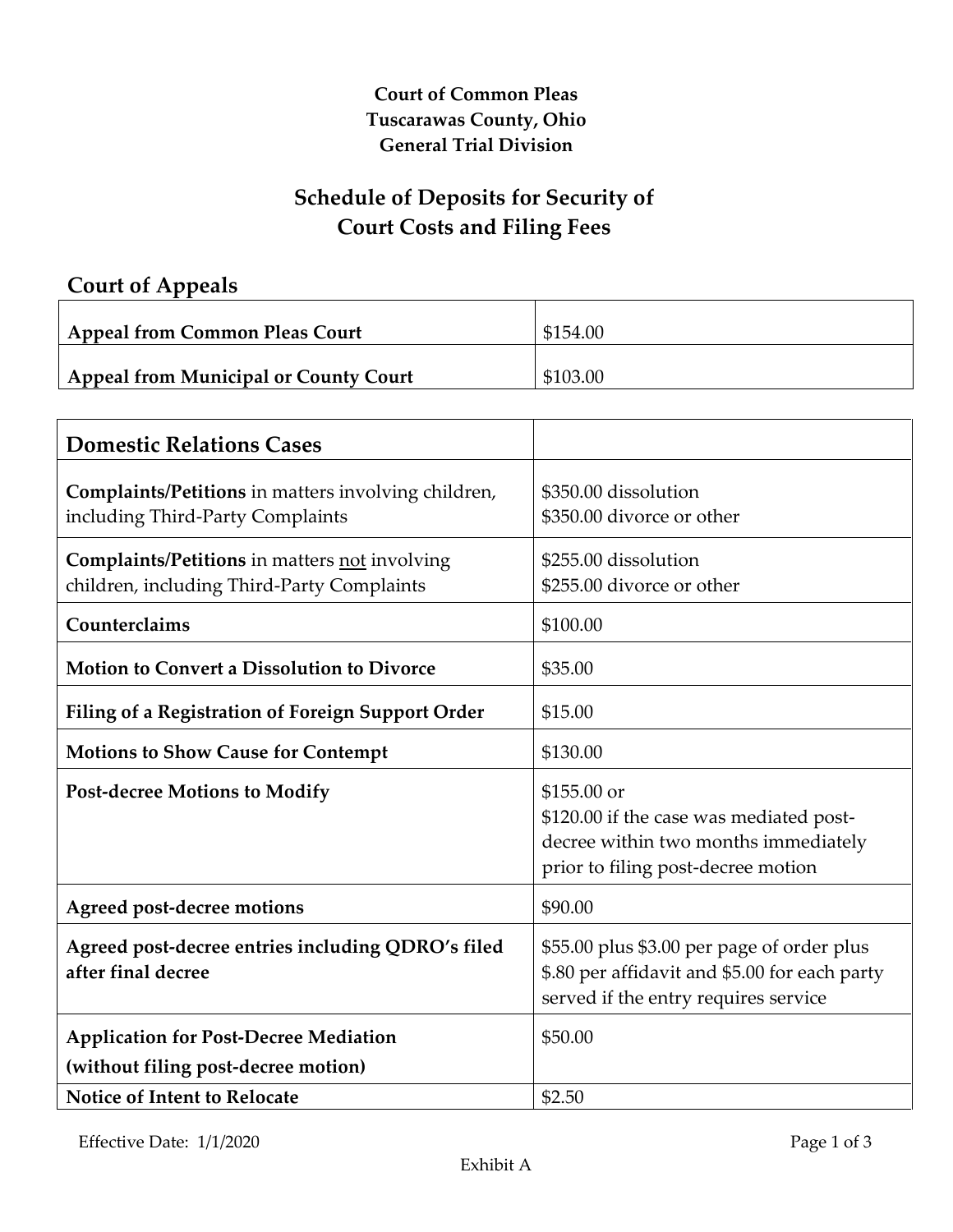# **Civil Complaints and Petitions**

| <b>Complaints and Petitions</b> , against one<br>defendant/respondent, including Third-Party<br>Complaints                  | $$208.00$ or<br>\$133.00 for Administrative Appeals<br>plus \$10.00 for each additional address<br>unless personal service is requested - for<br>personal service costs, see miscellaneous<br>section below |
|-----------------------------------------------------------------------------------------------------------------------------|-------------------------------------------------------------------------------------------------------------------------------------------------------------------------------------------------------------|
| <b>Initial Jury Demand</b>                                                                                                  | \$300.00                                                                                                                                                                                                    |
| Counterclaims                                                                                                               | \$100.00                                                                                                                                                                                                    |
| Motions to Modify or Reopen, Executions,<br>Proceedings in Aid of Executions, Garnishments, and<br><b>Foreign Judgments</b> | \$90.00                                                                                                                                                                                                     |

## **Email and Fax Filings**

| <b>Email filings</b> are accepted to:            | The fee for email and fax filings are as      |
|--------------------------------------------------|-----------------------------------------------|
| clerkfiling@co.tuscarawas.oh.us                  | follows: \$2.00 to file, plus \$1.00 for each |
| <b>Fax filings</b> are accepted to: 330-343-4682 | page.                                         |

# **Miscellaneous**

| Praecipe for Service issued to Tuscarawas County<br>Sheriff or foreign sheriff            | \$40.00 each per name or address and writ                                                     |
|-------------------------------------------------------------------------------------------|-----------------------------------------------------------------------------------------------|
| Praecipe for Order of Possession issued to Tuscarawas<br>County Sheriff                   | \$150.00                                                                                      |
| <b>Praecipe for Service</b> for service not issued to Sheriff<br>and after initial filing | \$10.00 per name or address and writ                                                          |
| Praecipe for Subpoena issued to Tuscarawas County<br>Sheriff                              | \$40.00 each                                                                                  |
| Praecipe for Subpoena issued to foreign sheriff                                           | \$40.00 plus an additional check for witness<br>fees – see section for statutory witness fees |